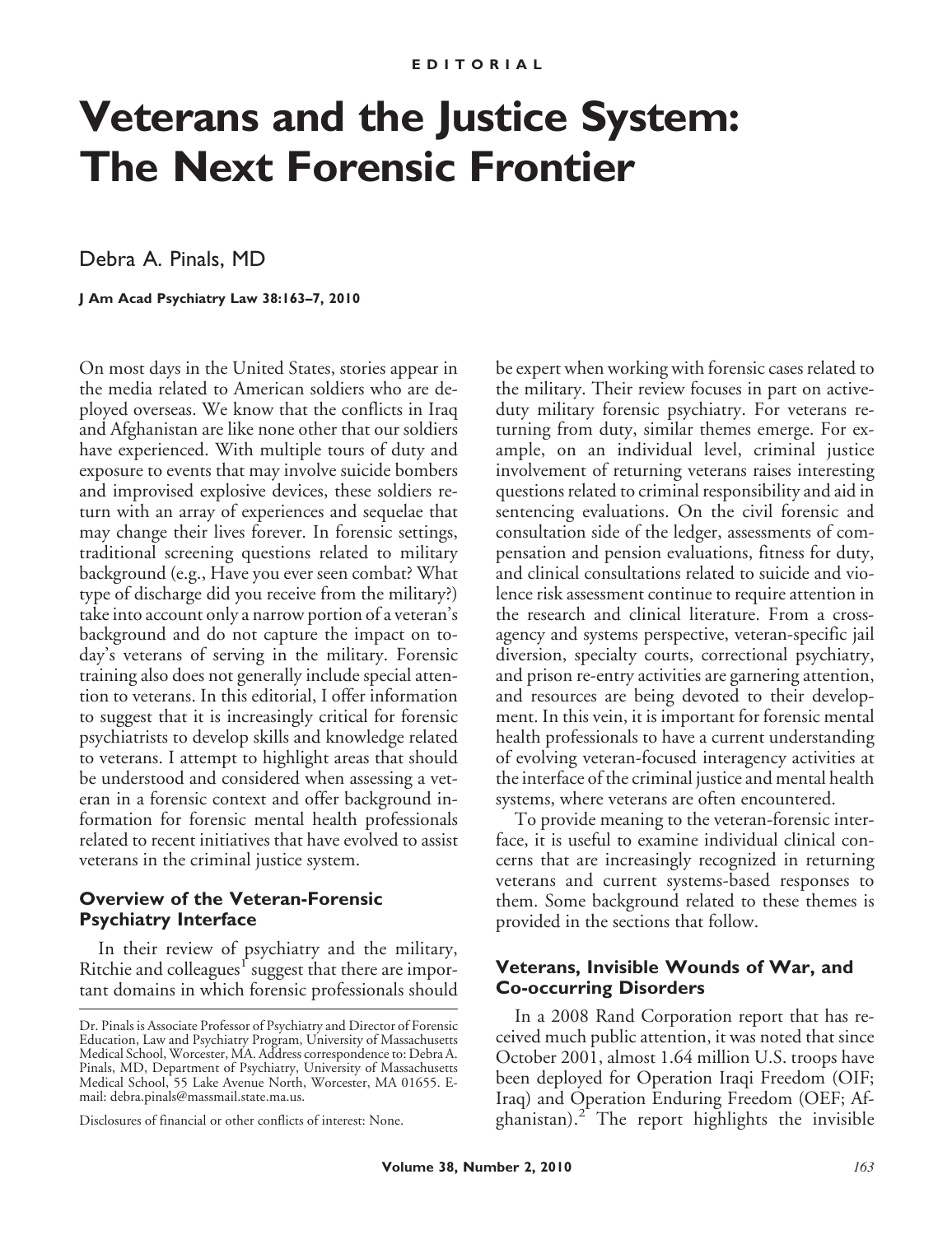wounds of war, relating to the psychological aftermath of these military initiatives. The two main invisible psychiatric and neurological areas of concern are posttraumatic stress disorder (PTSD) and traumatic brain injury (TBI).

Data are also emerging about the importance of recognizing that the co-occurring conditions of substance abuse and mental health problems are often a major obstacle to full functioning of returning veterans. Male veterans aged 18 to 25 are more likely than older male veterans to have had co-occurring serious mental illness and a substance use disorder.<sup>3</sup> A study of approximately 300,000 soldiers who returned after deployment for OIF/OEF demonstrated elevated rates of mental health problems compared with soldiers returning from other conflicts.<sup>4</sup> In a study of soldiers who were surveyed after deployment and screened again, approximately 6 months later, 27 to 35 percent reported symptoms placing them at mental health risk, including symptoms of PTSD, depression, alcohol misuse, and suicidal ideation, as well as self-reported aggression.<sup>5</sup> Seal and colleagues<sup>6</sup> reported that among a group of OIF/OEF veterans seen at VA facilities, 27 percent had three or more mental health diagnoses, including depressive disorders, PTSD, and substance use disorders. Traumatic brain injury and posttraumatic stress disorder in veterans also commonly occur together and can be difficult to distinguish, $\frac{7}{1}$  and both can be associated with co-occurring substance use disorders.

Thus, there is a growing recognition of the clinical and research attention needed to gain a better understanding of the prevalence and phenomenology of mental health, neuropsychiatric, and substance use conditions among veterans.

## **Veterans at the Intersection of the Criminal Justice System**

Data are lacking on how many veterans come before the courts or are arrested, yet statistics that are often cited from most recent studies demonstrate that 90,000 inmates released annually from U.S. jails are veterans, with 70 percent held in jails for nonviolent crimes.<sup>8,9</sup> Although recent reports have demonstrated a slight decline in the overall number and percentage of veterans housed in jails and prisons, in 2004, approximately 10 percent of persons in state and federal prisons (for a total of 140,000) had a history of military service.<sup>10</sup>

It is important to recognize that veterans may encounter the criminal justice system for reasons that are multifactorial. The invisible wounds of war and the prevalence of co-occurring disorders among veterans are important to consider as potentially contributory variables. For some veterans, there is concern that a battle-minded mentality may lead to actions upon return to civilian life that can result in arrest and incarceration. For example, erratic and defensive driving, which can be adaptive in Iraq to avoid improvised explosive devices, can lead to motor vehicle charges in the United States. Also, subtle and overt symptom expression can result in behavioral outputs that lead to police involvement. One common example is when the irritability associated with PTSD and TBI contributes to a domestic incident. Evaluations of veterans in forensic contexts, ranging from mitigation in sentencing to recommendations for service systems in treatment settings involving veteran offenders, can be better informed by considering the impact of co-occurring disorders on behavior. By increasing their knowledge of the recent related literature, forensic mental health professionals can provide more informed assessments.

Once a veteran is in the criminal justice system, treatment and management approaches should incorporate the unique aspects of the veteran's history. Suicide risk among veterans in general has received widespread media attention. Specific to broader forensic practice, Wortzel and colleagues $11$  noted that incarcerated veterans face a level of suicide risk that may be higher than one might expect for veterans or inmates separately. Thus, they argue for a need to better characterize the suicide risk of the veteran inmate population.<sup>11</sup> Given the report of increased tendencies toward aggression as one of the symptoms that arise after deployment,<sup>5</sup> the need for a better understanding and assessment of the risk of violence among veterans is an evolving area that warrants further study.

## **Veterans and Forensics From a Systems Perspective: Diversion and Re-entry Programs**

With the recognition of the high prevalence of incarcerated veterans, the notion of diverting them from the criminal justice system has become an expanding national agenda. In Buffalo, New York, Justice Robert Russell started the first Veterans' Treatment Court, which was modeled after traditional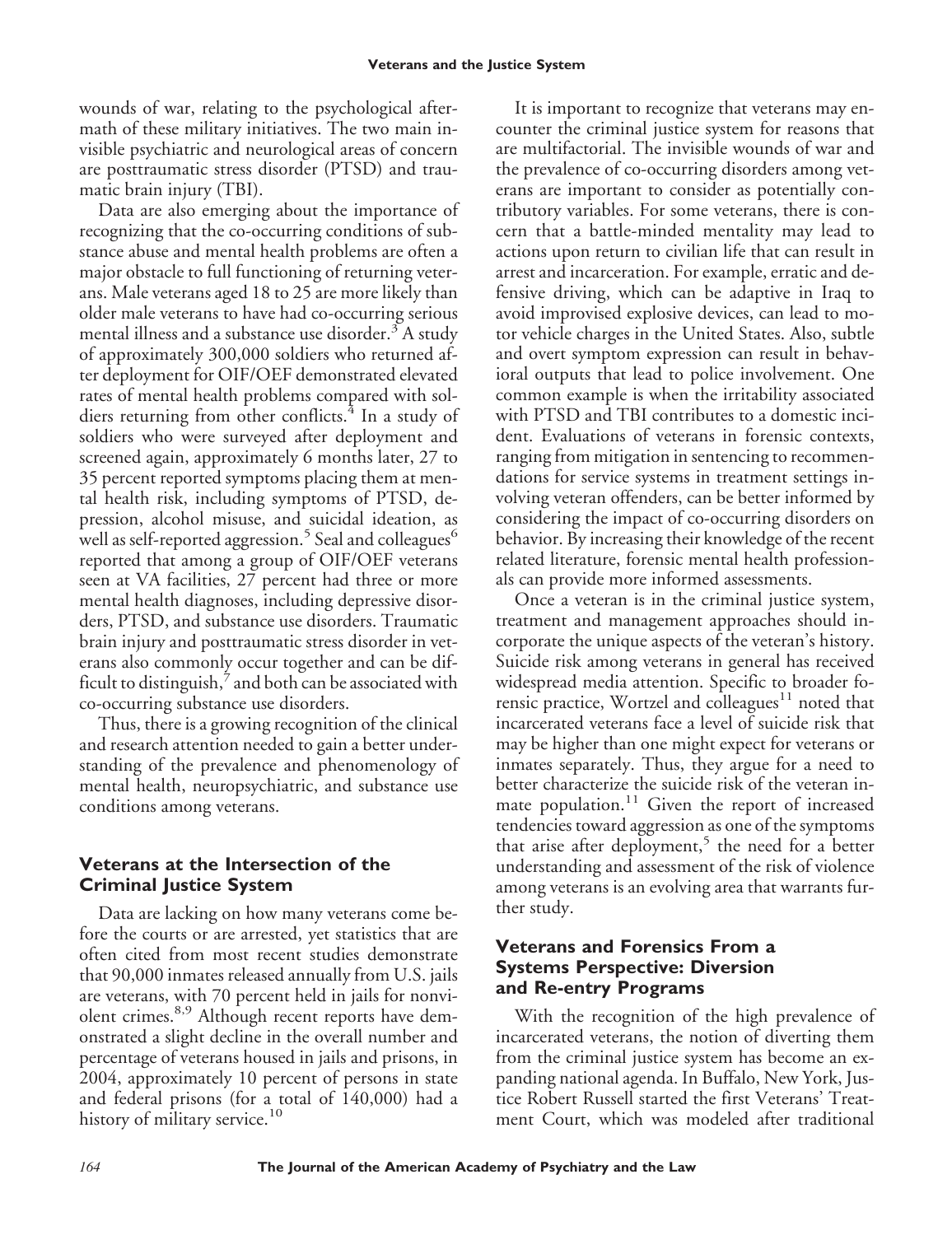drug courts.<sup>12</sup> Such courts are increasing in number across the United States. Over time, reports containing data that show the effectiveness and impact of these specialty courts for veterans are likely to emerge.

On the federal level, the Substance Abuse and Mental Health Services Administration (SAMHSA) has also recognized the need to respond to veterans in the justice system.<sup>13</sup> For years, SAMHSA had been offering federal dollars to fund general mental health jail diversion activities such as police and court-based diversion programs, and, in 2008, awarded service grants to six states that went on to develop diversionary services with specific focus on veterans with cooccurring disorders and trauma histories.<sup>14</sup> These jail diversion and trauma recovery funding streams with priority given to veterans have now expanded to 13 states.

Congress has recognized the critical importance of understanding the special needs of veterans in the criminal justice system and, in 2001, passed a law mandating the Veterans Health Administration (VHA) to develop a coordinated plan with the Under Secretary for Health for veterans at risk of homelessness who are released from incarceration.<sup>15</sup> This mandate contributed to the development of the VHA Health Care for Re-entry Veterans (HCRV) program.

A decade ago, Stovall and colleagues<sup>16</sup> described a program that identified homeless, mentally ill veterans in an urban jail to provide an enhanced system of services for them on release. Recent efforts have attached significantly increased federal funding to meet the housing needs of veterans, as seen in the distribution of thousands of U.S. Housing and Urban Development Veterans Administration housing vouchers.<sup>17</sup> These services are critical for homeless veterans, including those who are being released from criminal justice settings, many of whom face compounded challenges related to co-occurring disorders that need focused treatment.

In addition, in response to the desire to attend to veterans in the criminal justice system, the Department of Veterans Affairs has embarked on a major initiative to hire Veterans Justice Outreach (VJO) specialists whose role it is to help veterans with mental health and substance use difficulties that have resulted in involvement with the criminal justice system. Specifically, the VJO specialists, often social workers or persons with a mental health background,

are assigned to target three of the intercept points identified in the Sequential Intercept model<sup>18</sup> as possible points of intervention and diversion: at the juncture of law enforcement and emergency services; at initial detention in jail and initial court hearings; and at jail, court, and forensic evaluations, and forensic commitments.<sup>8</sup> Forensic psychiatrists and mental health professionals may have opportunities to work at any of these points with the VJO specialists. When doing so, it is important to be familiar with this initiative and to consider its impact on forensics-related services.

### **Veterans and Forensic Evaluations: Considerations Related to Individual Veterans**

As noted at the outset, a full evaluation and an understanding of the unique clinical and social backgrounds of veterans can provide for the most informed quality forensic evaluation. Some may view a sympathetic perspective on veterans engaged in criminal conduct as an apologist's approach to unlawful behavior. In forensic assessments of veterans, just as with assessments of all individuals, however, each case warrants an effort to strive for objectivity with a careful and informed review of the data available before offering a forensic opinion. In the forensic evaluation of a child, knowledge of the home situation is needed for the psychiatrist to understand how the child reacts in the world, and an evaluation of an insanity acquittee who exhibits psychosis should include a careful analysis of the events surrounding the crime. So, too, does a veteran need an informed assessment with a sophisticated approach to gaining the best understanding of the mental health presentation and the totality of circumstances that have brought the veteran into the justice system.

In the criminal forensic arena, an understanding of the experiences of the combat veteran and the sequelae of deployment can have an impact on the opinions offered in forensic assessments. For example, Giardino<sup>19</sup> suggested that the impact of posttraumatic stress disorder and traumatic brain injury is sufficiently mitigating to avoid a potential death penalty sentence.

In civil contexts, compensation and pension evaluations require a careful review of disability-related claims for veterans. The VHA has established requirements for qualified examiners of compensation and pension matters.<sup>20</sup> Forensic evaluators may be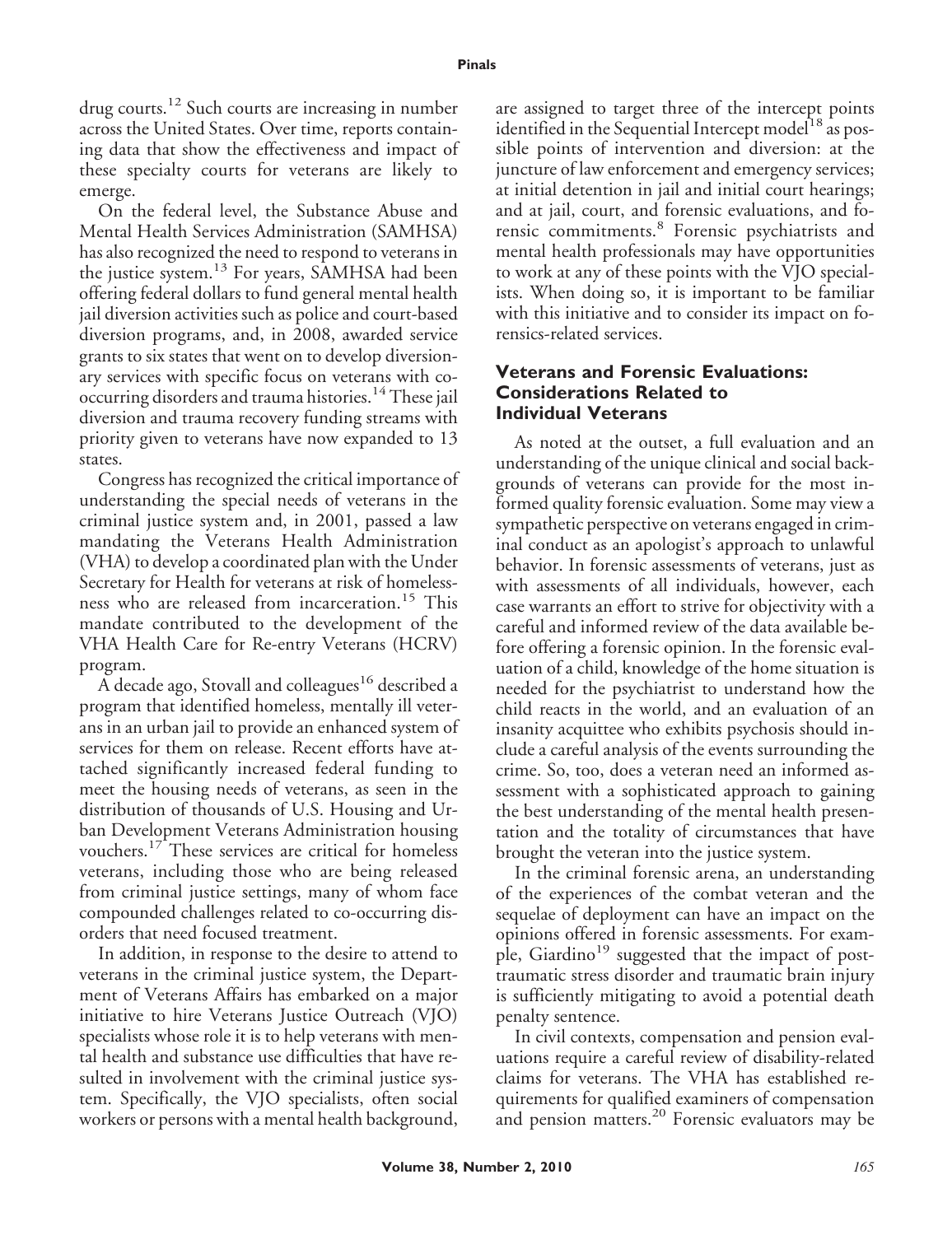more likely to add unique experience and training to an assessment that ideally takes into account forensic disability evaluation practices.<sup>21</sup> Their experience may be helpful, especially in complex cases. Forensic civil assessments of veterans and military personnel have also grown to involve several unique elements, such as the examination of personal injury claims among prisoners of war. $^{22}$ 

Given the unique elements of military and veteran-related forensic assessments that have emerged and are likely to continue to emerge, $^{23}$  forensic professionals need an up-to-date sense of veterans' and related matters that includes current knowledge about TBI, PTSD, co-occurring disorders, and the impact of multiple deployments, as well as the more social and cultural aspects of returning veterans that are reported in the literature (see, for example, Hosek and colleagues<sup>24</sup>).

#### **Summary and Conclusions**

Traditional forensic training involves exposure to the legal regulation of psychiatric practice, elements of correctional psychiatry, and treatment in forensic settings and, except for specific military programs, generally emphasizes forensic evaluations in civilian (criminal and civil) contexts. Especially at this time, there is a growing recognition of the unique clinical challenges of veterans, the likelihood and risk of veterans' involvement in the criminal justice system, and the need for forensic assessment and treatment that show a better understanding of veterans' needs. Focused and thoughtful attention to the mental health needs of veterans, in this author's opinion, represents the next frontier of forensic practice.

#### **Acknowledgments**

Special thanks goes to David Smelson, PsyD, and Kevin Casey, LICSW, for their knowledge of veterans' needs and services and for their collaborative efforts.

#### **References**

- 1. Ritchie EC, Benedek D, Malone R, *et al*: Psychiatry and the military: an update. Psychiatr Clin North Am 29:695–707, 2006
- 2. Tanielian T, Jaycox LH: Invisible wounds of war: psychological and cognitive injuries, their consequences, and services to assist recovery. Santa Monica, CA: Rand Corp., 2008
- 3. Substance Abuse and Mental Health Services Administration: National Survey on Drug Use and Health, Male Veterans With Co-Occurring Serious Mental Illness and a Substance Use Disorder, November 11, 2004. Washington, DC: Substance Abuse and Mental Health Services Administration. Available at http://www. oas.samhsa.gov. Accessed March 3, 2010
- 4. Hoge CW, Auchterlonie JL, Milliken CS: Mental health problems, use of mental health services, and attrition from military service after returning from deployment to Iraq or Afghanistan. JAMA 295:1023–32, 2006
- 5. Milliken CS, Auchterlonie JL, Hoge CW: Longitudinal assessment of mental health problems among active and reserve component soldiers returning from the Iraq War. JAMA 298:2141– 48, 2007
- 6. Seal KH, Bertenthal D, Miner CR, *et al*: Bringing the war back home: mental health disorders among 103,788 US veterans returning from Iraq and Afghanistan seen at Department of Veterans Affairs facilities. Arch Intern Med 167:476 – 82, 2007
- 7. Hill JJ 3rd, Mobo BH Jr, Cullen MR: Separating deploymentrelated traumatic brain injury and posttraumatic stress disorder in veterans: preliminary findings from the Veterans Affairs traumatic brain injury screening program. Am J Phys Med Rehabil 88:605– 14, 2009
- 8. Kussman MJ: Under Secretary for Health's Information Letter: Information and Recommendations for Services Provided by VHA Facilities to Veterans in the Criminal Justice System. Washington, DC: Department of Veterans Affairs, Veterans Health Administration, April 30, 2009. Available at http://www1.va.gov/ vhapublications/viewpublication.asp?pub\_id=2019. Accessed March 21, 2010
- 9. United States Department of Justice, Bureau of Justice Statistics: Survey of Inmates in Local Jails, 2002. U.S. Department of Commerce, Bureau of the Census. Ann Arbor, MI: Inter-university Consortium for Political and Social Research, 2006
- 10. Noonan ME, Mumola CJ: Veterans in State and Federal Prison, 2004. Washington, DC: U.S. Department of Justice, Bureau of Justice Statistics Special Report, April 29, 2007. Available at http://bjs.ojp.usdoj.gov/index.cfm?ty=pbdetail&iid=808. Accessed March 21, 2010
- 11. Wortzel HS, Binswanger IA, Anderson CA, *et al*: Suicide among incarcerated veterans. J Am Acad Psychiatry Law 37: 82–91, 2009
- 12. National Association for Drug Court Professionals (NADCP): Veterans Treatment Courts: Giving our Heroes at Home the Help They've Earned, 2009. Washington, DC: NADCP. Available at http://www.nadcp.org/learn/veterans-treatment-court. Accessed March 21, 2010
- 13. Center for Mental Health Services National GAINS Center: Responding to the Needs of Justice-Involved Combat Veterans With Service-Related Trauma and Mental Health Conditions: A Consensus Report of the CMHS National GAINS Center's Forum on Combat Veterans, Trauma, and the Justice System, 2008. Washington, DC: Substance Abuse and Mental Health Services Administration. Available at http://www.gainscenter.samhsa.gov/ text/veterans/responding\_to\_needs\_8\_08.asp. Accessed March 21, 2010
- 14. Substance Abuse and Mental Health Services Administration (SAMHSA): SAMHSA Awards \$12 Million in Grants for Jail Diversion and Trauma Recovery With Priority to Veterans. News release, October 9, 2010. Available at http://www.samhsa.gov/ newsroom/advisories/0810090800.aspx. Accessed March 21, 2010
- 15. Homeless Veterans Comprehensive Assistance Act of 2001, Pub. Law No. 107-95, § 2022 (2001). Available at http:// www.smith4nj.com/laws/107-95.pdf. Accessed March 21, 2010
- 16. Stovall JG, Cloninger L, Appleby L: Identifying homeless mentally ill veterans in jail: a preliminary report. J Am Acad Psychiatry Law 25:311–15, 1997
- 17. National Coalition for Homeless Veterans: HUD-VASH Voucher Allocations Announced, July 16, 2009. Available at http://www.nchv.org/news\_article.cfm?id=565. Accessed March 21, 2010